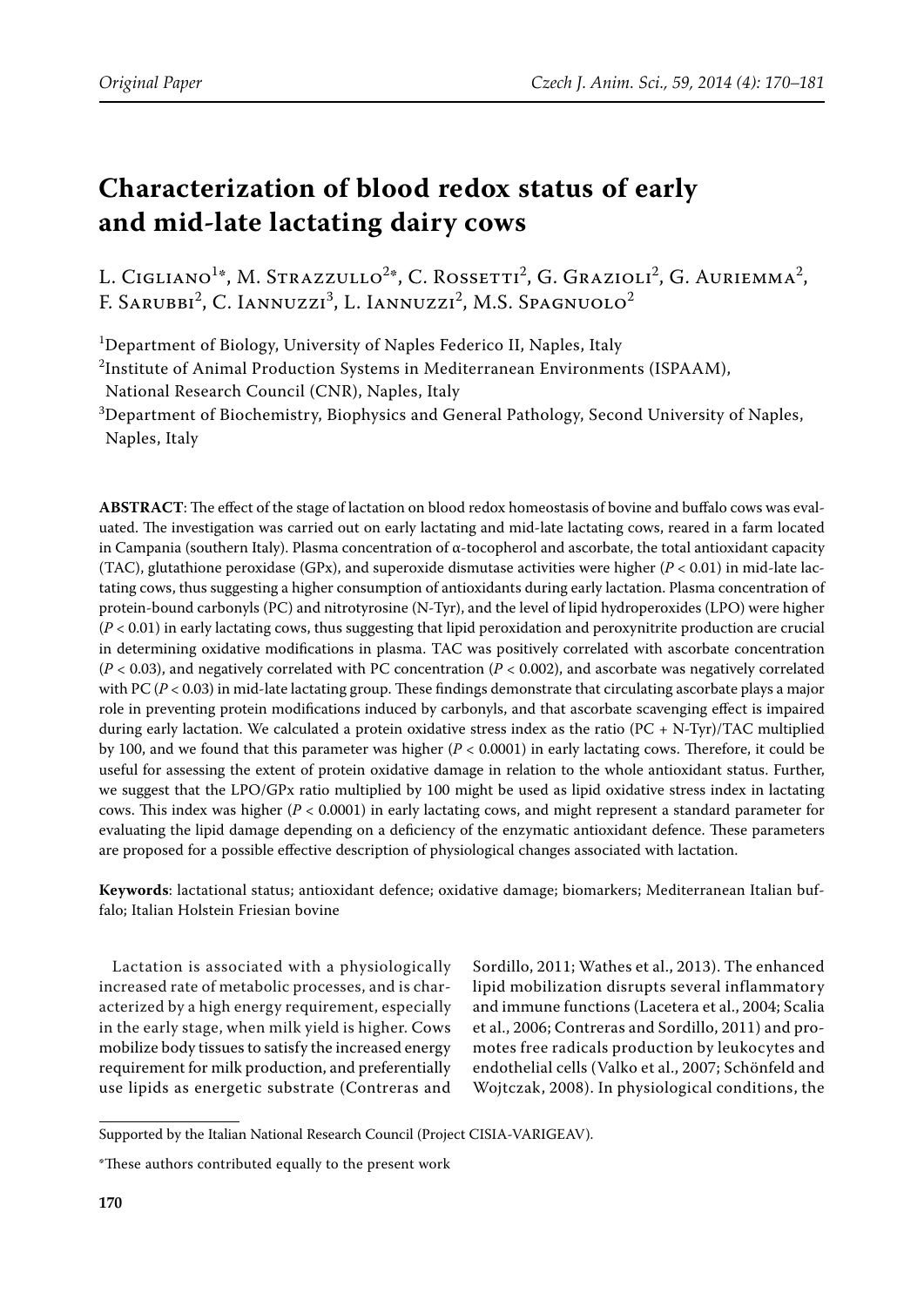antioxidant defence system, provided by enzymes and antioxidants, scavenges reactive oxygen species (ROS), thus limiting or preventing oxidative damage (Miller et al., 1993a; Halliwell and Gutteridge, 2000). An increased production of free radicals or deficiencies of antioxidants may lead to oxidative stress (Cadenas and Davies, 2000**;** Halliwell and Gutteridge, 2000), which impairs physiological functions, thus contributing to health disorders in lactating animals (Ranjan et al., 2005; Lykkesfeldt and Svendsen, 2007; Zhao and Lacasse, 2008; Salman et al., 2009). As a matter of the fact, oxidative stress can increase the susceptibility of dairy cattle to several diseases and metabolic disorders, particularly during the transition period (Gröhn et al., 1989; Lomba, 1996; Allison and Laven, 2000; Bernabucci et al., 2002, 2005; Castillo et al., 2005; Sordillo, 2005; Wilde, 2006), thus affecting health and zootechnical or reproductive performance of dairy cows (Miller et al., 1993a; Davies, 2000). Further, mitochondrial damage and apoptotic mechanisms triggered by ROS were reported to damage oocytes and the endometrium, thus contributing to the reduction of fertility in dairy cows (Wathes et al., 2013). Therefore, the evaluation of blood redox homeostasis has increasingly contributed to the knowledge of the processes involved in reproductive and metabolic disorders (Miller et al., 1993a; Campbell and Miller, 1998; Kankofer, 2002**;** Sordillo and Aitken, 2009), and it has become important as a complementary tool for the evaluation of health and metabolic status of dairy cows (Castillo et al., 2003, 2005, 2006; Bernabucci et al., 2005), and feedlot calves (Castillo et al., 2012). In addition, it has recently been reported that redox balance of colostrum strongly affects oxidative status of new-born calves, and that the assessment of the oxidative/antioxidative profile of colostrum might represent a good index of colostrum quality (Abuelo et al., 2013b). In this context, it is worth mentioning that although it is well recognized that oxidative stress is implicated in the initiation or progression of numerous diseases, discrepancies between the different models and methodologies used for the evaluation of oxidative status make it very difficult to compare results of the different studies carried out in veterinary medicine (Celi, 2011). Therefore, it has recently been proposed to develop oxidative stress indices for accurate describing redox balance, and for evaluating the association between oxidative status and disease onset (Celi, 2011; Abuelo et al., 2013a).

The main objective of this study was to characterize the blood redox status of early and mid-late lactating bovine and buffalo cows, in order to define the preferential targets of oxidative damage in blood, and to identify biomarkers of physiological changes of oxidative status associated with lactation.

In this study, plasma concentrations of nonenzymatic antioxidants (ascorbic acid, retinol, and  $\alpha$ -tocopherol), and the activities of enzymatic antioxidants (superoxide dismutase and glutathione peroxidase) were measured, and used as markers of the antioxidant defence system. The TAC was also assessed, as it well reflects the overall antioxidative potential of the whole organism (Kankofer et al., 2010), and effectively describes the dynamic equilibrium between pro-oxidants and antioxidants in plasma (Ghiselli et al., 2000). Oxidative modifications were monitored by measuring plasma concentrations of nitrotyrosine (N-Tyr) and protein-bound carbonyls (PC), for evaluating the extent of oxidative damage to protein, and plasma level of lipid hydroperoxides (LPO) for assessing the extent of lipid peroxidation, induced by the interaction of free radicals with polyunsaturated fatty acids.

#### **MATERIAL AND METHODS**

*Ethic statement.* The care and use of animals in this study complies with Italian animal welfare laws, guidelines, and policies (Legislative Decree No. 116 of January 27, 1992; Authorization No. 169/94-A, issued December 19, 1994 by the Ministry of Health), and conforms to the Guide for the care and use of agricultural animals in research and teaching. Animals were managed according to the local farm-production practices. Animal housing was carried out without altering natural environmental conditions, and respected all standards of dairy cattle welfare (thermal comfort, physical comfort, disease control, and freedom from fear). Blood sampling was carried out kindly, and always by the same veterinarian, for avoiding animal suffering and stress.

*Farm selection and animals.* The study was carried out in a conventional dairy farm localized in Campania (southern Italy). The farm was selected in an attempt to obtain no dietary variability between bovine and buffalo cows during the study, in order to avoid a possible effect of diet on blood parameters evaluated. Farm management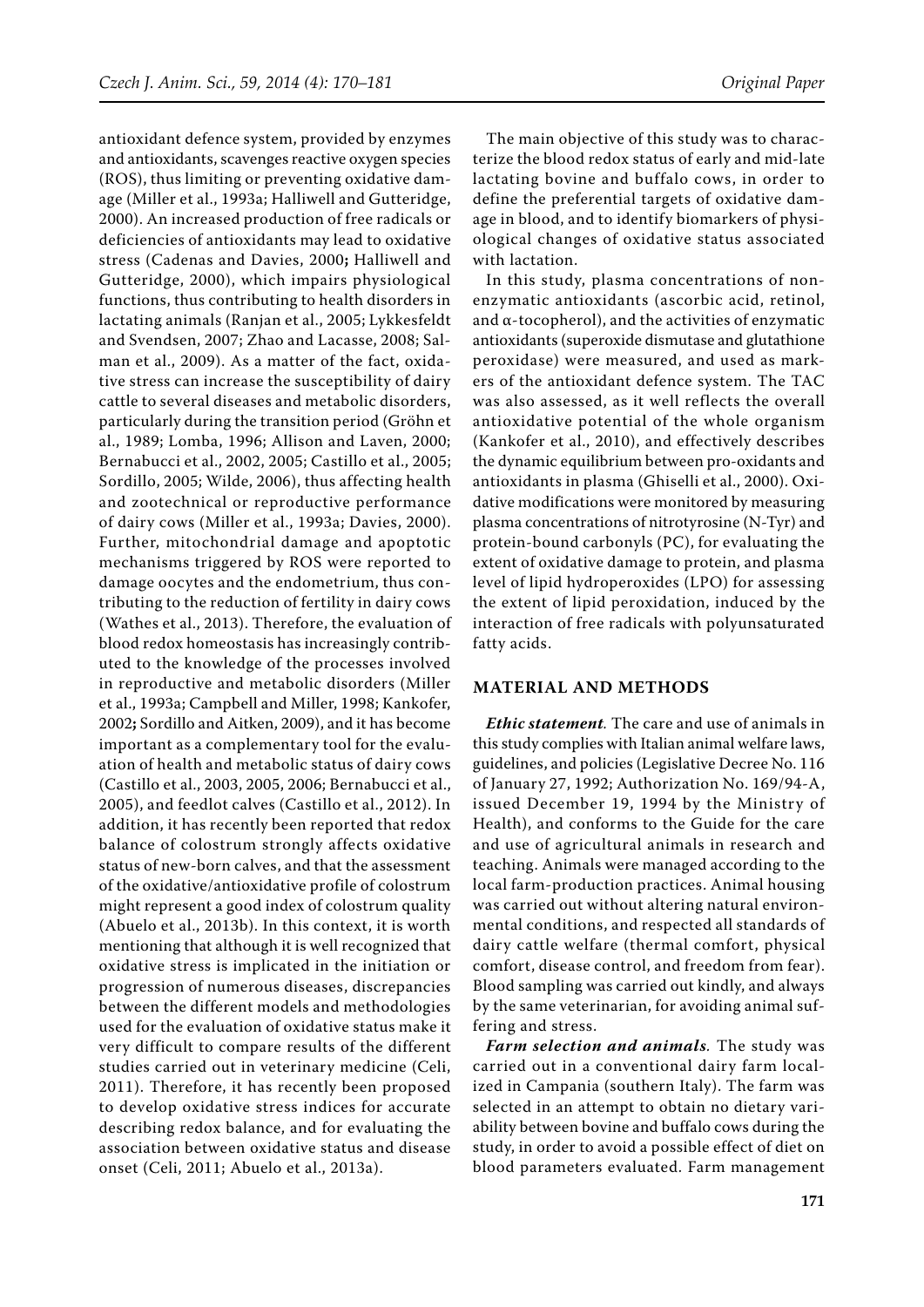|          | Early lactating |               | Mid-late lactating         |                               |  |
|----------|-----------------|---------------|----------------------------|-------------------------------|--|
|          | bovine          | buffalo       | bovine                     | buffalo                       |  |
| December | 1, 2, 3         | 1, 2, 3       | no sample                  | 8                             |  |
| January  | 1, 2, 3, 4, 5   | 1, 2, 3, 4, 5 | 8, 10                      | 8, 9, 10                      |  |
| February | 4, 5, 6, 7      | 4, 5, 6, 7    | 1, 2, 3, 9                 | 1, 2, 3, 8, 9, 10             |  |
| March    | no sample       | no sample     | 1, 2, 3, 4, 5, 6, 7, 8, 10 | 1, 2, 3, 4, 5, 6, 7, 8, 9, 10 |  |
| April    | no sample       | no sample     | 4, 5, 9                    | 4, 5, 6, 7, 9, 10             |  |
| Samples  | 12              | 12            | 18                         | 26                            |  |

Table 1. Experimental design of blood sampling

Each cow was indicated with a number (1, 2, etc.) during the experimental period, and was assigned to early-lactating or mid-late lactating group on the basis of days in milk

was not changed through the experiment. Ten bovine cows (Italian Holstein Friesian breed) and ten Mediterranean Italian buffalo cows (*Bubalus bubalis*), homogeneous in parity (= 3), body condition score, previous milk production, and health condition, were included in the study.

Cows from 35 up to 80 days in milk (DIM) were grouped as early lactating cows. Cows from 85 up to 160 DIM were grouped as mid-late lactating. These classification criteria ensured that all cows, in each category, were analyzed at least twice during the experimental period (December 2011–April 2012). In detail, the study included ten bovine and ten buffalo cows, seven of which were analyzed both as "early" and "mid-late" lactating, while three cows were assigned only to "mid-late" group on the basis of DIM. Therefore, the distribution of bovine cows in the two categories was (number of analyzed samples in parenthesis) seven early lactating cows (12) and ten mid-late lactating cows (18), while the distribution of buffalo cows in the two categories was seven early lactating cows (12) and ten midlate lactating cows (26). The experimental design of blood sampling is reported in Table 1. Climatic conditions during the experimental period were constant both in winter and in spring, with temperatures never falling below 4°C or exceeding 20°C. In particular, average temperature and humidity recorded during winter (December–February) were  $6 \pm 1$ °C and  $52 \pm 1.7$ %, respectively, while those recorded during spring (March–April) were 11 ± 1.5°C and  $65.3 \pm 6.4$ %, respectively.

Ingredients and chemical composition of diets of early and mid-late lactating cows are shown in Table 2. In particular, the diet of early lactating cows was adjusted to maintain the requirements for milk output, by increasing (10% dry matter basis) the amount of concentrate, and, accordingly, that

of corn silage. Daily feed intake was 18–20 kg dry matter. Chemical analysis of the diet was carried out according to published procedures (Van Soest et al., 1991) and the energy value was calculated by validated methods (Jarrige, 1988).

Blood samples were collected early in the morning, on the same day and under the same environmental conditions, into heparinized tubes. Plasma was obtained by centrifugation (500 *g*, 4°C, 15 min), and processed (by the same operator) for titration of ascorbic acid (Asc), retinol (Ret), α-tocopherol (Toc), superoxide dismutase

Table 2. Chemical composition (expressed as % of DM) and net energy (expressed as Milk Forage Units) of diets

|                         | Lactation |          |  |
|-------------------------|-----------|----------|--|
|                         | early     | mid-late |  |
| Ingredients (% DM)      |           |          |  |
| Corn silage             | 38        | 34       |  |
| Straw                   | 10        | 9        |  |
| Polyphyte hay           | 24        | 21       |  |
| Concentrate             | 30        | 28.3     |  |
| <b>Nutrient</b>         |           |          |  |
| Crude protein           | 14.4      | 15.5     |  |
| Crude fibre             | 28.2      | 26.3     |  |
| Ashes                   | 9.8       | 10.0     |  |
| Neutral detergent fibre | 37.5      | 40.2     |  |
| Acid detergent fibre    | 23        | 24       |  |
| ADL                     | 3.9       | 4.5      |  |
| UFL/kg DM               | 0.85      | 0.90     |  |

 $DM = dry$  matter,  $ADL = acid$  detergent lignin,  $UFL = milk$ forage unit,  $Ret = retinol$ ,  $Toc = \alpha$ -tocopherol

Diets were supplemented with Vitasol complex (Vitasol, Brescia, Italy) (4000 IU Ret/kg of concentrate (about 1.2 mg Ret/kg DM), and 89 IU Toc/kg of concentrate (about 26.2 mg Toc/kg DM))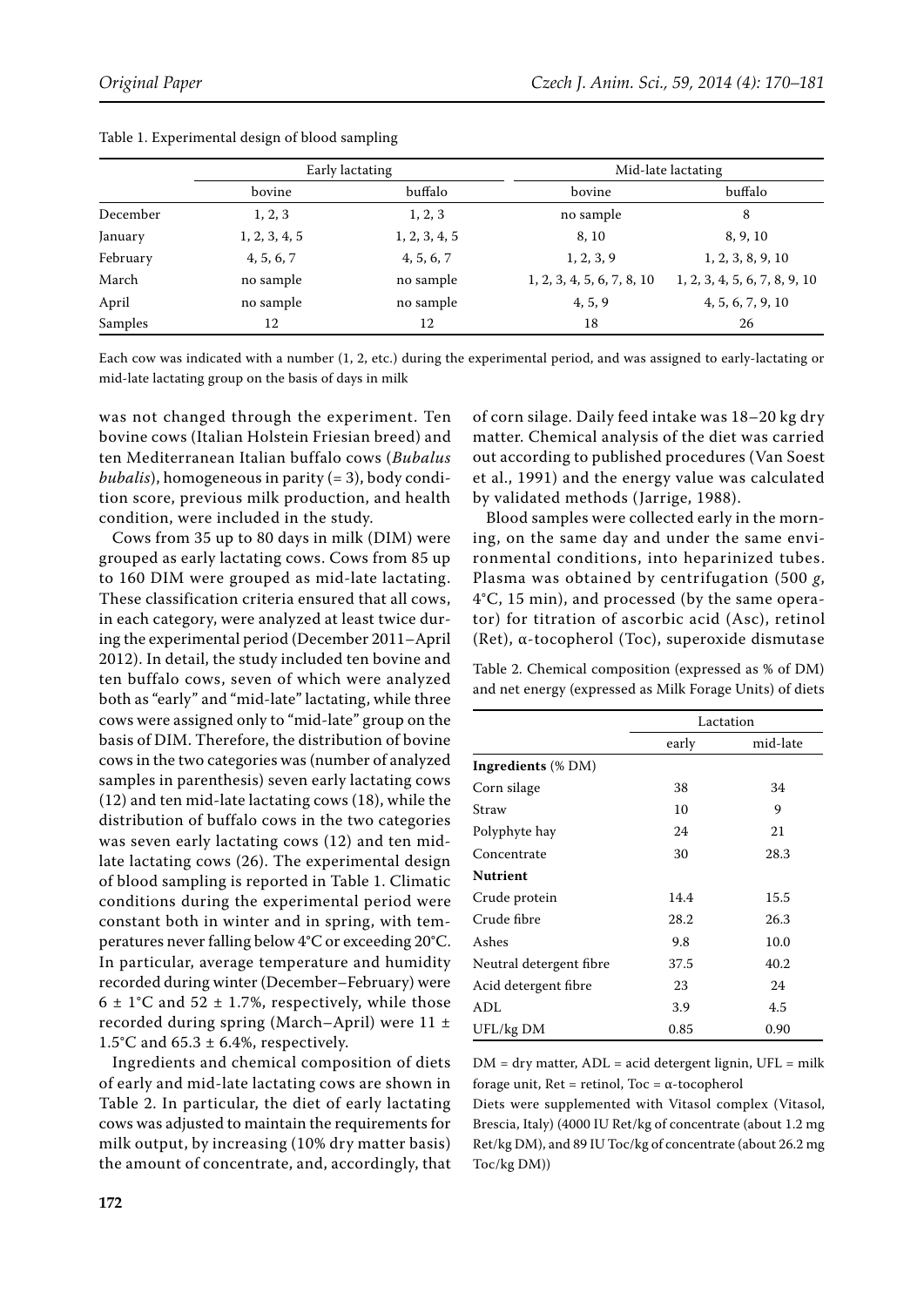(SOD), and glutathione peroxidase (GPx) activity, total antioxidant capacity (TAC), nitrotyrosine, protein-bound carbonyls, and lipid hydroperoxides.

*Determination of antioxidants and lipid hydroperoxides.* Plasma samples were processed for determination of Asc concentration as previously described (Spagnuolo et al*.*, 2011), and analyzed by high performance liquid chromatography (HPLC) using an anion exchange column (Nucleosil 100-NH<sub>2</sub>,  $5 \mu m$ ,  $250 \times 4.6 \text{ mm}$  i.d.). Ret and Toc levels were measured according to a published procedure (Spagnuolo et al., 2003), and analyzed by HPLC using a reverse phase C18 column (Nova-PAK C18, 4  $\mu$ m, 125  $\times$  2 mm i.d.). TAC was measured by the Trolox equivalent antioxidant capacity assay, according to Miller et al. (1993b). Plasma samples were reacted with the radical 2,2'-azinobis (3-ethylbenzothiazoline-6-sulfonate) (ABTS), and the antioxidant capacity was measured as the decrease of the absorbance at 734 nm and expressed as µM concentration of Trolox equivalents (Miller et al., 1993b; Spagnuolo et al., 2001).

LPO concentration was measured by a colourimetric quantitative assay, using the Lipid Hydroperoxide Assay Kit (Cayman Chemical, Ann Arbor, USA), according to the manufacturer's instructions.

*Determination of nitrotyrosine.* Nitrated protein levels in plasma samples were measured by ELISA, as previously reported (Spagnuolo et al., 2001). Plasma samples were diluted (1 : 500, 1 : 1000, 1 : 3000, 1 : 9000, and 1 : 15 000) with coating buffer (7mM  $Na<sub>3</sub>CO<sub>3</sub>$ , 17mM NaHCO<sub>3</sub>, 1.5mM NaN<sub>3</sub>, pH 9.6), and incubated in the wells of a microtitre plate at 4°C overnight. Standard curves were obtained with serial dilutions of nitrated bovine serum albumin (BSA). N-Tyr was detected by incubation with Rabbit anti-N-Tyr antibody (1 : 1000 dilution in 130mM NaCl, 20mM Tris-HCl, 0.05% Tween 20, pH 7.3, supplemented with 0.25% BSA, 37°C, 1 h), followed by Goat anti Rabbit IgG-horseradish peroxidase linked (GAR-HRP) diluted 1 : 2000 as the primary antibody. Colour development was monitored at 492 nm, as previously described (Spagnuolo et al., 2003). Data were reported as nmol of N-Tyr per mg of protein.

*Determination of protein-bound carbonyls.*  PC concentration in plasma samples was titrated by ELISA according to Buss et al. (1997). Protein derivatization was carried out with a dinitrophenylhydrazine (DNP) solution (10mM in 6M guanidine hydrochloride, 0.5M potassium phosphate buffer, pH 2.5), to a final protein concentration of 3 mg/ml. Samples were incubated at room temperature for 45 min, vortexing every 10–15 min. Each sample was then diluted  $(1:1000-1:20000)$ with10mM sodium phosphate buffer, pH 7.0, containing 140mM NaCl, and incubated (overnight at 4°C) in the wells of a microtitre plate. PC were detected by incubation (1 h, 37°C) with Rabbit anti-DNP antibody diluted 1 : 1500 with PBS supplemented with 0.2% gelatine and 0.05% Tween 20, followed by GAR-HRP antibody (diluted 1 : 3000 as the primary antibody). Colour development was monitored at 492 nm, as previously described (Spagnuolo et al., 2003). A six-point standard curve of oxidized BSA was included in each plate. A blank for DNP reagent in PBS without protein was subtracted from each absorbance. Data were reported as nmol of carbonyls per mg of proteins.

*Evaluation of plasma activity of glutathione peroxidase and superoxide dismutase.* GPx activity was measured indirectly by a coupled reaction with glutathione reductase (GR), using the glutathione peroxidase assay kit (Cayman Chemical), according to the manufacturer's instructions. GPx activity was expressed as nmol of NADPH oxidized per min/ml of sample.

SOD activity was measured with the superoxide dismutase assay kit (Cayman Chemical), according to the manufacturer's instructions. SOD activity was expressed in Unit/ml. One unit of SOD is defined as the amount of the enzyme needed to exhibit 50% dismutation of the superoxide radical.

*Material.* BSA, chemicals of the highest purity, GAR-HRP IgG, Rabbit anti-DNP IgG, and standards for HPLC were purchased from Sigma-Aldrich (Milan, Italy). The Nucleosil 100-NH<sub>2</sub> column and the Nova-PAK C18 column were obtained from Macherey-Nagel (distributed by Delchimica Scientific, Milan, Italy). Organic solvents were purchased from Romil (distributed by Delchimica Scientific). Polystyrene 96-wells plates were purchased from Nunc (distributed by VWR International, Milan, Italy). Nitrated BSA, rabbit anti-Nitrotyrosine IgG of Covalab, as well as the kits for titration of lipoperoxide and for measurement of SOD and GPx activities of Cayman Chemical were purchased from Vincibiochem (Vinci, Italy).

*Statistical analysis.* The samples for measurement of SOD and GPx activities, PC, N-Tyr, or LPO concentration were processed in triplicate. The titration of Toc, Ret, and Asc was carried out on duplicates. Values were reported in tables as mean ± SEM. Normal distribution of data was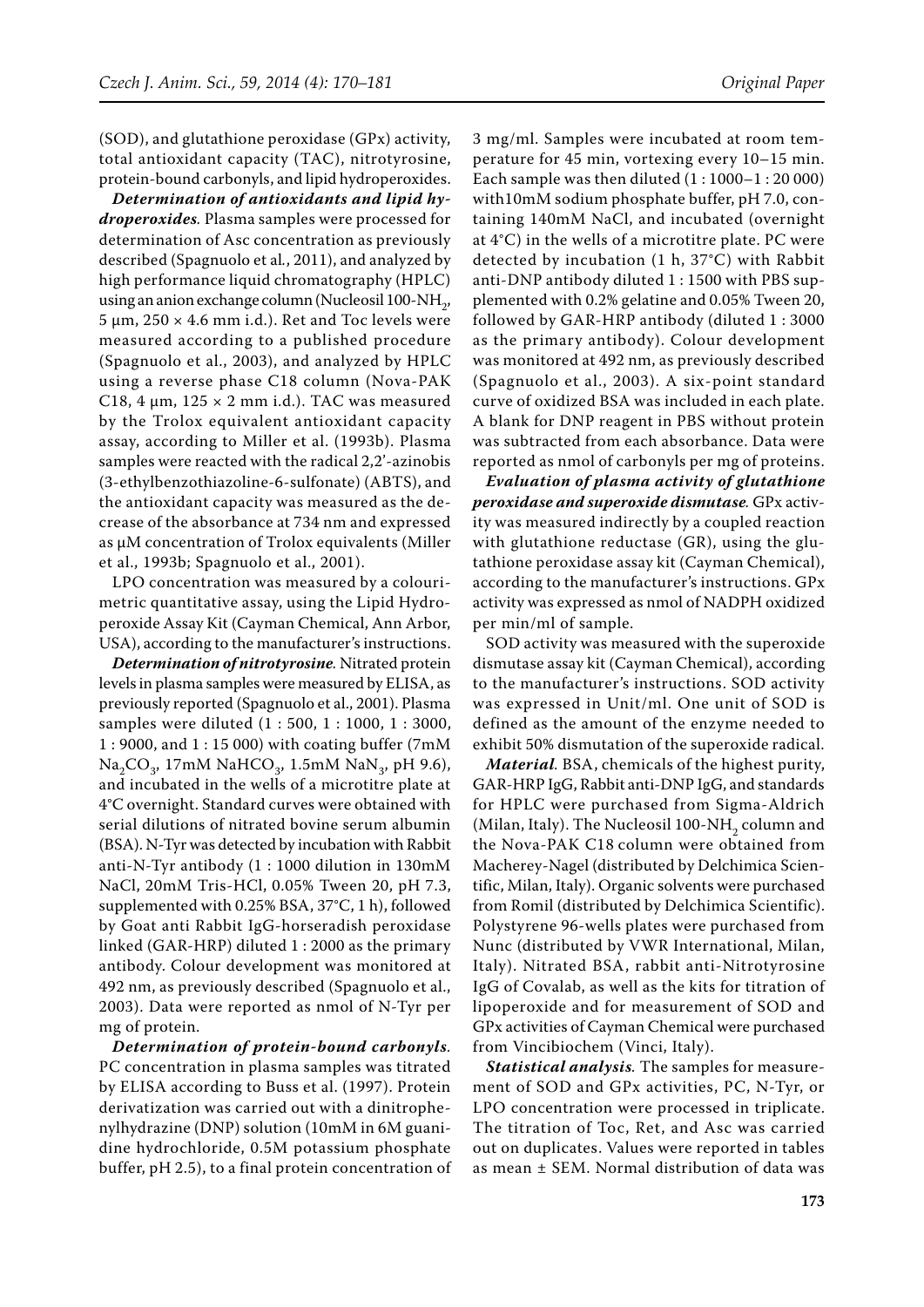assessed by the D'Agostino and Pearson' tests, and the analysis of statistical difference between groups was carried out by using the unpaired *t*-test, according to the "Prism guide to interpreting statistical results" suggestion (www.graphpad.com; GraphPad Software Inc., San Diego, USA). Differences were considered statistically significant when the twosided *P-*value was less than 0.05. The GraphPad Prism 5.01 program was also used to compare the variances by *F* test, and to calculate Pearson's correlation coefficient (*r*). Coefficient of variation (CV), *P* and *F* values are shown in each table.

### **RESULTS**

*Analysis of antioxidants and total antioxidant capacity.* Plasma concentrations of Ret, Toc, and Asc, the TAC, and the activities of GPx and SOD are shown in Table 3 (bovine cows) and Table 4 (buffalo cows). Plasma concentration of Ret was positively correlated with Toc concentration both in bovine cows (early lactating, *r* = 0.80, *P* < 0.05; mid-late lactating,  $r = 0.63$ ,  $P < 0.01$ ; data not shown) and buffalo cows (early lactating, *r* = 0.92, *P* < 0.0001; mid-late lactating,  $r = 0.56$ ,  $P < 0.01$ ; data not shown) as expected since they are both dietary liposoluble

antioxidants. Plasma concentration of Ret did not differ between early and mid-late lactating cows, both in bovine and buffalo cows, while the concentration of Toc was significantly lower in plasma of early lactating than in plasma of mid-late lactating bovine ( $P < 0.02$ ) or buffalo ( $P < 0.0001$ ) cows. Plasma concentration of Asc and TAC was higher in mid-late lactating than in early lactating bovine cows ( $P < 0.02$  and  $P < 0.001$ , respectively) or buffalo cows  $(P < 0.0001)$ . In addition, TAC was found positively correlated with plasma concentration of Asc in mid-late lactating cows (bovine, *r* = 0.82, *P* < 0.0001; buffalo, *r* = 0.44, *P* < 0.05; data not shown), but not with the concentration of liposoluble antioxidants. SOD and GPx activities were lower in early lactating than in mid-late lactating bovine  $(P = 0.0012$  and  $P < 0.02$ , respectively) and buffalo (*P* < 0.0001) cows. In addition, SOD activity was found positively correlated with plasma Asc concentration both in mid-late lactating bovine (*r* = 0.84,  $P \le 0.0001$ ; data not shown) and buffalo ( $r =$ 0.67, *P* < 0.001; data not shown) cows.

*Analysis of protein-bound carbonyls, nitrotyrosine, and lipid hydroperoxides.* The extent of oxidative damage to proteins and lipids was evaluated by measuring plasma concentrations

|                              | Early lactating ( $n = 12$ ) |       | Mid-late lactating ( $n = 18$ ) |       |           |                  |
|------------------------------|------------------------------|-------|---------------------------------|-------|-----------|------------------|
|                              | mean                         | CV(%) | mean                            | CV(%) | $P(\leq)$ | $\boldsymbol{F}$ |
| Retinol $(\mu g/ml)$         | $0.81 \pm 0.03$              | 10.3  | $0.80 \pm 0.02$                 | 8.0   | ns        | 1.7              |
| $\alpha$ -Tocopherol (µg/ml) | $1.99 \pm 0.12$              | 15.2  | $2.38 \pm 0.08$                 | 14.8  | 0.03      | 1.3              |
| Ascorbate $(\mu M)$          | $11.44 \pm 0.11$             | 2.5   | $13.02 \pm 0.37$                | 12.2  | 0.03      | $32.0^{**}$      |
| $GPx$ (nmol/min/ml)          | $170.5 \pm 22.4$             | 34.7  | $221.3 \pm 8.77$                | 16.8  | 0.03      | 2.5              |
| SOD (U/ml)                   | $1.57 \pm 0.09$              | 14.7  | $1.99 \pm 0.06$                 | 13.4  | 0.01      | 1.3              |
| PC (nmol/mg protein)         | $8.63 \pm 0.28$              | 8.7   | $7.67 \pm 0.14$                 | 7.7   | 0.01      | 1.6              |
| $N-Tyr$ (nmol/mg protein)    | $7.09 \pm 0.20$              | 7.4   | $6.02 \pm 0.11$                 | 7.4   | 0.001     | 1.2              |
| $LPO(\mu M)$                 | $4.28 \pm 0.19$              | 11.5  | $3.35 \pm 0.08$                 | 9.9   | 0.001     | 2.2              |
| $TAC(\mu M)$                 | $167.4 \pm 1.77$             | 2.8   | $199.4 \pm 3.25$                | 6.9   | 0.001     | $8.7^{*}$        |
| p-OS (arbitrary unit)        | $9.4 \pm 0.3$                | 7.3   | $6.9 \pm 0.2$                   | 12.4  | 0.001     | 1.6              |
| l-OS (arbitrary unit)        | $2.9 \pm 0.5$                | 48.1  | $1.6 \pm 0.1$                   | 31.8  | 0.01      | $7.5^{**}$       |
| Milk yield (kg)              | $24.86 \pm 0.83$             | 7.3   | $17.3 \pm 0.96$                 | 5.4   | 0.01      | 3.5              |

Table 3. Markers of the antioxidant defence system and markers of oxidative stress in plasma of early lactating and mid-late lactating bovine cows

PC = protein-bound carbonyls (nmol per mg of protein), N-Tyr = nitrotyrosine (nmol per mg of protein), LPO = lipid hydroperoxides ( $\mu$ M), TAC = total antioxidant capacity ( $\mu$ M concentration of Trolox equivalents), GPx = glutathione peroxidase activity (expressed as nmol of NADPH oxidized per min per ml), SOD = superoxide dismutase (U/ml), p-OS = protein Oxidative stress index, l-OS = lipid Oxidative stress index, ns = not significant, CV = coefficient of variation, *P* = significance of differences between the means calculated by *t-*test, *F-*value calculated by *F* test  $*P < 0.01$ ,  $*P < 0.001$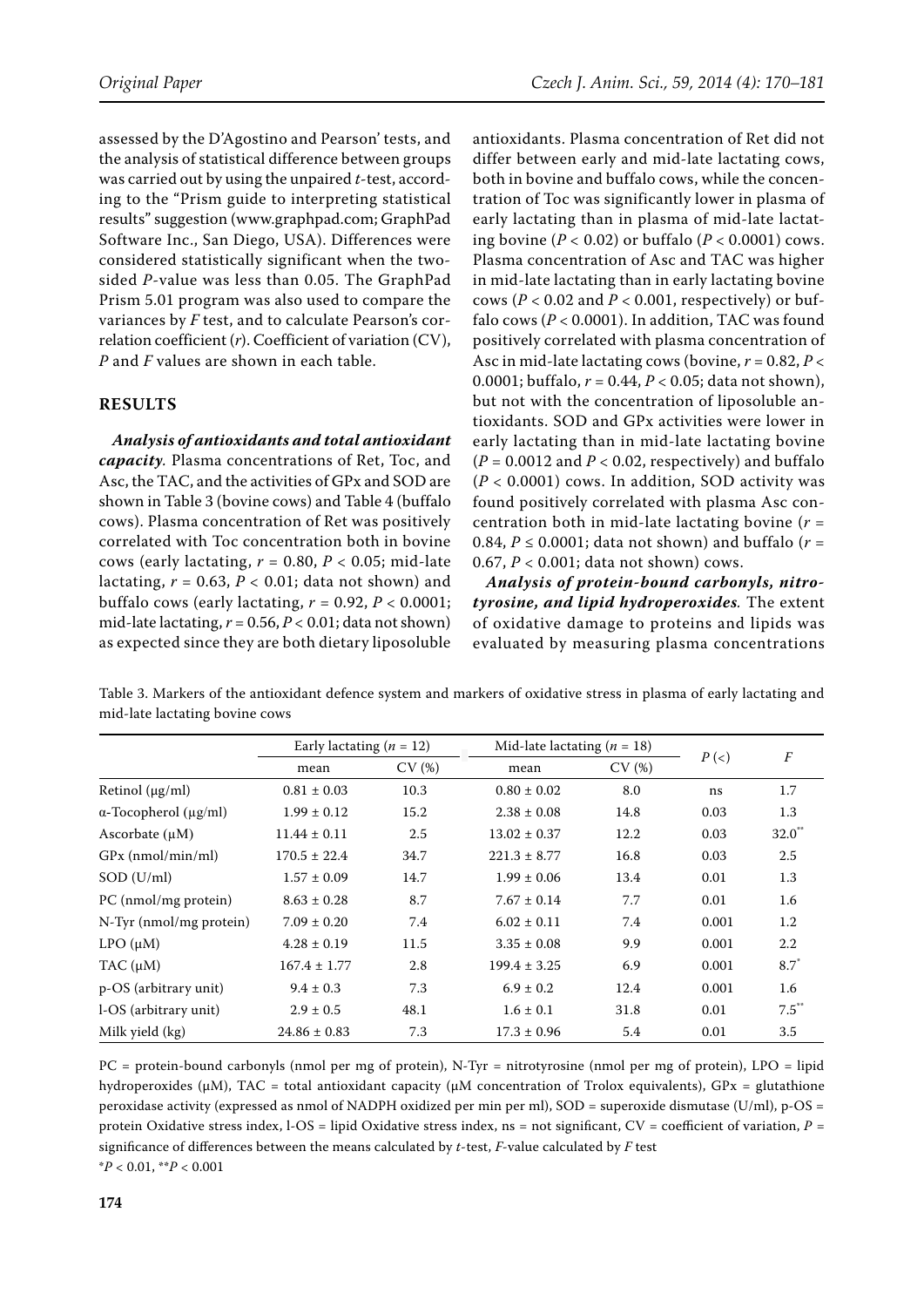|                                    | Early lactating $(n = 12)$ |       | Mid-late lactating ( $n = 26$ ) |       |                                   |                  |
|------------------------------------|----------------------------|-------|---------------------------------|-------|-----------------------------------|------------------|
|                                    | mean                       | CV(%) | mean                            | CV(%) | $P\left( \langle \rangle \right)$ | $\boldsymbol{F}$ |
| Retinol $(\mu g/ml)$               | $0.90 \pm 0.03$            | 11.8  | $0.95 \pm 0.01$                 | 6.8   | ns                                | $2.7^*$          |
| $\alpha$ -Tocopherol ( $\mu$ g/ml) | $2.57 \pm 0.05$            | 7.2   | $3.02 \pm 0.06$                 | 10.4  | 0.001                             | 2.9              |
| Ascorbate $(\mu M)$                | $13.4 \pm 0.25$            | 6.4   | $16.4 \pm 0.29$                 | 9.0   | 0.001                             | 2.9              |
| $GPx$ (nmol/min/ml)                | $211.3 \pm 3.51$           | 5.8   | $259.6 \pm 3.74$                | 7.4   | 0.001                             | 2.5              |
| SOD (U/ml)                         | $2.11 \pm 0.03$            | 5.3   | $2.44 \pm 0.05$                 | 9.6   | 0.001                             | $4.4^{\degree}$  |
| PC (nmol/mg protein)               | $6.99 \pm 0.21$            | 10.6  | $5.74 \pm 0.17$                 | 14.7  | 0.001                             | 1.3              |
| N-Tyr (nmol/mg protein)            | $3.59 \pm 0.05$            | 4.8   | $3.19 \pm 0.05$                 | 8.2   | 0.001                             | 2.3              |
| $LPO(\mu M)$                       | $3.21 \pm 0.09$            | 9.6   | $2.36 \pm 0.06$                 | 12.7  | 0.001                             | 1.1              |
| TAC $(\mu M)$                      | $193.3 \pm 4.28$           | 7.7   | $234.6 \pm 5.67$                | 12.3  | 0.001                             | $3.8^{\circ}$    |
| p-OS (arbitrary unit)              | $5.5 \pm 0.2$              | 11.9  | $3.9 \pm 0.1$                   | 18.7  | 0.001                             | 1.3              |
| l-OS (arbitrary unit)              | $1.5 \pm 0.07$             | 15.6  | $0.9 \pm 0.03$                  | 17.4  | 0.001                             | 2.2              |
| Milk yield (kg)                    | $13.4 \pm 0.67$            | 4.2   | $9.48 \pm 0.42$                 | 8.4   | 0.01                              | 1.2              |

Table 4. Markers of the antioxidant defence system and markers of oxidative stress in plasma of early lactating and mid-late lactating buffalo cows

PC = protein-bound carbonyls (nmol per mg of protein), N-Tyr = nitrotyrosine (nmol per mg of protein), LPO = lipid hydroperoxides ( $\mu$ M), TAC = total antioxidant capacity ( $\mu$ M concentration of Trolox equivalents), GPx = glutathione peroxidase activity (expressed as nmol of NADPH oxidized per min per ml), SOD = superoxide dismutase (U/ml), p-OS = protein Oxidative stress index, l-OS = lipid Oxidative stress index, ns = not significant, CV = coefficient of variation, *P* = significance of differences between the means calculated by *t-*test, *F-*value calculated by *F* test \**P* < 0.05

of PC, N-Tyr, and LPO. Plasma concentrations of N-Tyr and PC were significantly lower in mid-late lactating than in early lactating bovine (*P* < 0.0001 and  $P < 0.01$ , respectively; Table 3) and buffalo (*P* < 0.0001; Table 4) cows. Also, we found a higher level of LPO in the plasma from animals of early lactating group ( $P < 0.0001$ ) than in that of midlate lactating group, both in bovine and buffalo.

Plasma level of PC was negatively correlated with plasma titre of Asc in mid-late lactating cows, both in bovine  $(r = -0.82, P < 0.0001)$ , and buffalo (*r*= –0.44, *P* < 0.05) (Figure 1, panel A). A negative correlation between plasma PC and the total antioxidant capacity was observed in mid-late lactating bovine ( $r = -0.69$ ,  $P < 0.01$ ) and buffalo (*r* = –0.65, *P* < 0.001) cows (Figure 1, panel B). We also found a negative correlation between plasma level of N-Tyr and Asc in mid lactating bovine (*r* = –0.58, *P* < 0.02; data not shown), and buffalo (*r* = –0.57, *P* < 0.01; data not shown) cows, according with the recognized role of Asc as scavenger of peroxynitrite (Halliwell, 1997). Plasma concentration of N-Tyr was negatively correlated with total antioxidant capacity in mid-late lactating bovine  $(r = -0.72, P < 0.001)$  and buffalo  $(r = -0.64,$  $P < 0.001$ ) cows (Figure 2, panel A). A negative correlation between SOD activity and plasma

concentration of N-Tyr was found in mid-late lactating bovine  $(r = -0.62, P < 0.01)$  and buffalo  $(r =$ –0.59, *P* < 0.01) cows (Figure 2, panel B). Further, GPx activity was negatively correlated with LPO concentration both in early lactating (bovine, *r* = –0.84, *P* < 0.02; buffalo, *r* = –0.91, *P* < 0.0001) and mid-late lactating (bovine,  $r = -0.85$ ,  $P < 0.0001$ ; buffalo,  $r = -0.47$ ,  $P = 0.015$ ) cows, in agreement with the key role of this enzymatic antioxidant in protecting against lipid peroxidation.

As TAC was positively correlated with Asc concentration and negatively correlated with both PC and N-Tyr level, we calculated the value of the ratio  $(PC + N-Tyr)/TAC$  multiplied by 100, and we used it as a protein Oxidative stress index (p-OS). This parameter was significantly higher in early lactating than in mid-late lactating cows (bovine 9.4 ± 0.3 vs. 6.9 ± 0.2, *P* < 0.0001; buffalo 5.5  $\pm$  0.2 vs. 3.9  $\pm$  0.1, *P* < 0.0001; Tables 3 and 4).

Further, as LPO concentration was negatively correlated with GPx activity but not with the other markers of the antioxidant defence system here evaluated, we suggest that the LPO/GPx ratio, multiplied by 100, might be useful as lipid Oxidative stress index (l-OS) in lactating cows. This index was found significantly higher in early lactating than in mid-late lactating cows (bovine  $2.9 \pm 0.5$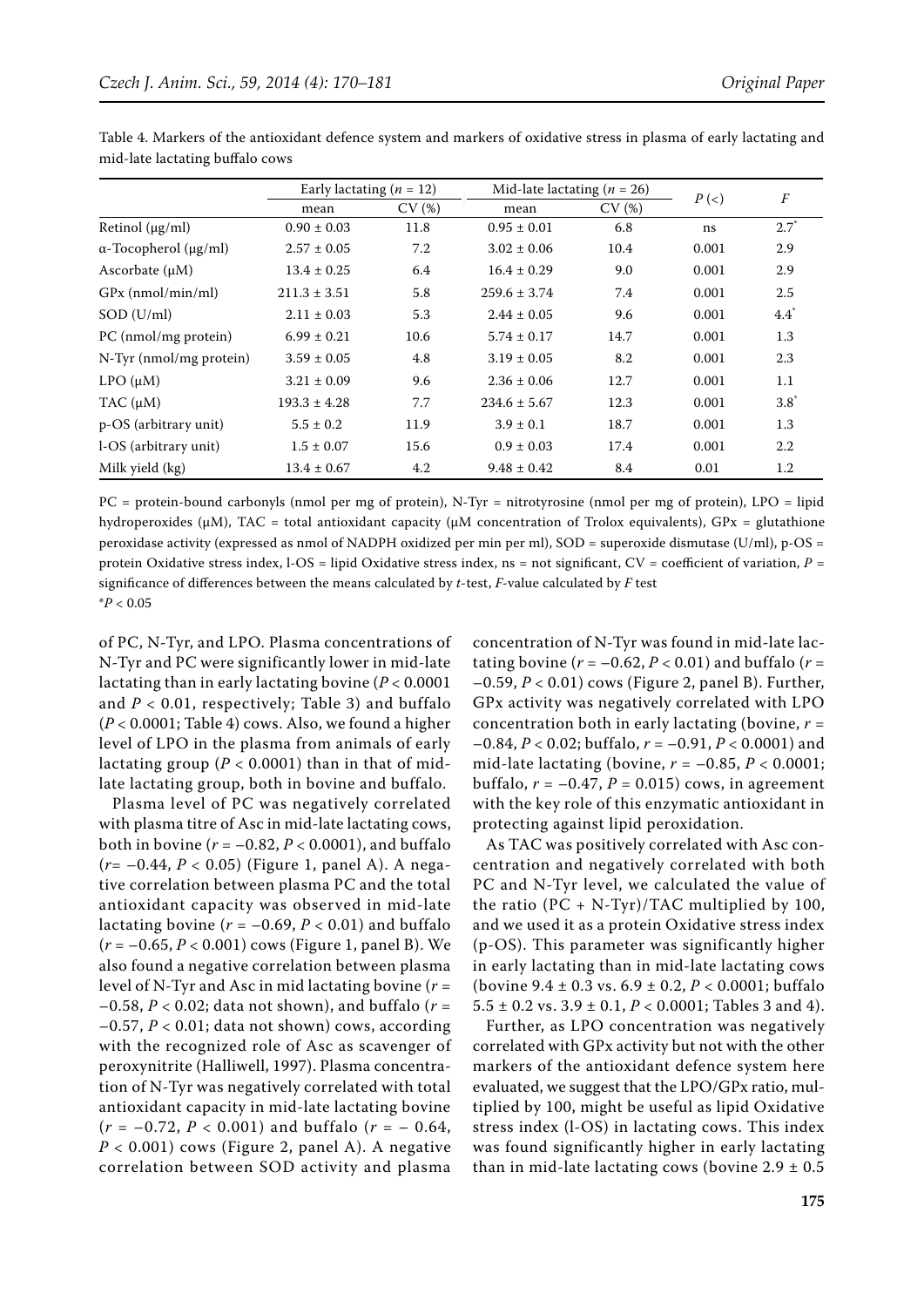

Figure 1. Correlation between the concentration of protein-bound carbonyls (PC) and the concentration of ascorbate or the total antioxidant capacity (TAC) in the plasma of dairy cows

(**A**) Levels of ascorbic acid (Asc) and PC were measured in plasma samples from mid-late lactating bovine cows (open circles), and in plasma from mid-late lactating buffalo cows (full circles). Asc was isolated from deproteinized plasma samples by HPLC, and detected by a UV-spectrophotometer. PC level was measured by ELISA and expressed as nmol/mg of protein. Each sample was analyzed in triplicate, and the average value was calculated. Deviations over 5% from the mean were not found. The statistical program GraphPad Prism 5.01 performed the regression analysis and the calculation of  $P$  (bovine:  $r = -0.82$ , full line; *P* < 0.0001; buffalo: *r*= –0.44, dotted line; *P* < 0.03) (**B**) TAC was measured by the Trolox equivalent antioxidant capacity assay in plasma samples from mid-late lactating bovine

cows (open circles), and in plasma from mid-late lactating buffalo cows (full circles). The antioxidant capacity was measured as a decrease of the absorbance at 734 nm, and expressed as µM concentration of Trolox equivalents. PC level was measured by ELISA and expressed as nmol/mg of protein. Each sample was analyzed in triplicate, and the average value was calculated. Deviations over 5% from the mean were not found. The statistical program GraphPad Prism 5.01 performed the regression analysis and the calculation of *P* (bovine:  $r = -0.69$ , full line;  $P <$ 0.01; buffalo: *r* = –0.65, dotted line; *P* < 0.001)



Figure 2. Correlation between the nitrotyrosine (N-Tyr) concentration and the total antioxidant capacity (TAC) or the superoxide dismutase (SOD) activity in the plasma of dairy cows

(**A**) Concentrations of N-Tyr and TAC were measured in plasma samples from mid-late lactating bovine cows (open circles), and in plasma from mid-late lactating buffalo cows (full circles). N-Tyr level was measured by ELISA and expressed as nmol/mg of protein. TAC was measured by the Trolox equivalent antioxidant capacity assay, and expressed as µM concentration of Trolox equivalents. Each sample was analyzed in triplicate, and the average value was calculated. Deviations over 5% from the mean were not found. The statistical program GraphPad Prism 5.01 performed the regression analysis and the calculation of *P* (bovine: *r* = –0.72, full line; *P* < 0.001; buffalo: *r* = –0.64, dotted line; *P* < 0.001)

(**B**) SOD activity was measured in plasma samples from midlate lactating bovine cows (open circles), and in plasma from mid-late lactating buffalo cows (full circles), and expressed as U/ml. N-Tyr concentration was measured by ELISA and expressed as nmol/mg of protein. Each sample was analyzed in triplicate, and the average value was calculated. Deviations over 5% from the mean were not found. The statistical program GraphPad Prism 5.01 performed the regression analysis and the calculation of  $P$  (bovine:  $r = -0.62$ , full line; *P* < 0.01; buffalo: *r* = –0.59, dotted line; *P* < 0.01)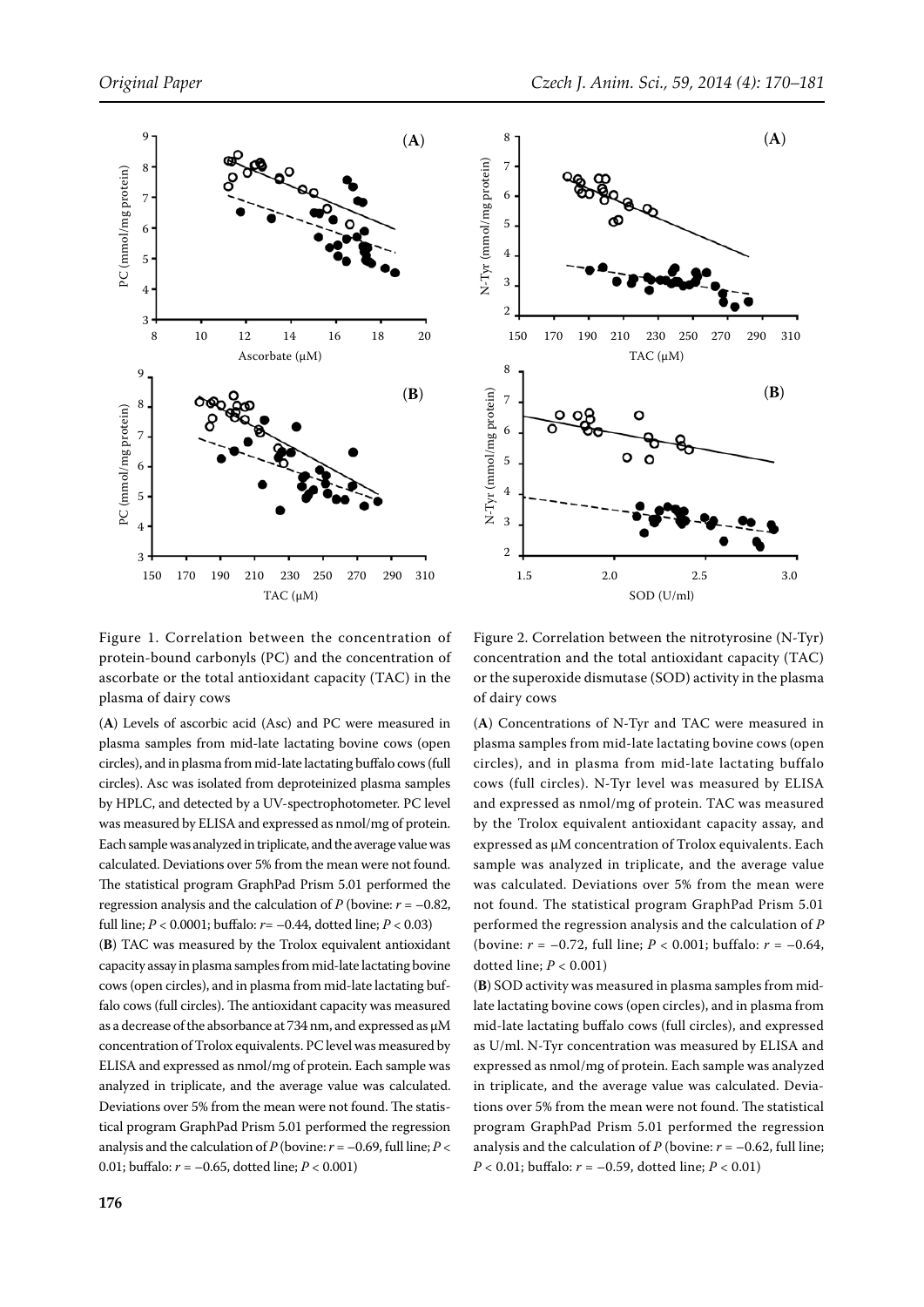vs.  $1.6 \pm 0.1$ ,  $P = 0.002$ ; buffalo  $1.5 \pm 0.07$  vs.  $0.9 \pm 0.07$ 0.03,  $P < 0.0001$ ).

#### **DISCUSSION**

The periparturient and lactation periods are particularly critical for dairy cows' health, productivity, and fertility (Goff and Horst, 1997; Castillo et al., 2005, 2006**;** Kowalska and Jankowiak, 2009; Roche et al., 2009). In these periods the energy requirement significantly increases, essentially to support milk production, and the physiological adaptation to this condition is represented by the implementation of metabolic activities and by an extensive mobilization of body fat reserves, particularly in early lactation. The accumulation of triglycerides in the liver and the increase of lipid metabolites concentration in the blood result in the enhancement of ROS production, decrease of paraoxonase activity, and onset of oxidative stress (Turk et al., 2008; Morris et al., 2009; Pilarczyk et al., 2012), which in turn leads to a higher vulnerability of dairy cows to bacterial infections (Kehrli et al., 1989; Mallard et al., 1998; Keane et al., 2006; van Knegsel et al., 2007), thus causing metabolic disorders and diseases (LeBlanc et al., 2004; Rizzo et al., 2007, 2009; LeBlanc, 2008; Sharma et al., 2011; Politis et al., 2012; Sordillo and Raphael, 2013; Wathes et al., 2013).

In this paper we report data about oxidative status of early lactating and mid-late lactating bovine and buffalo cows. It was previously reported that total antioxidant status and the level of malondialdehyde, a lipid peroxidation marker, did not differ between late pregnant and lactating cows, as well as between early and late-lactating cows (Castillo et al., 2005, 2006). In our investigation blood redox homeostasis was characterized by evaluating different specific markers of the antioxidant defence system, and of oxidative damage to protein and lipid. This detailed analysis revealed that plasma concentrations of Toc and Asc, as well as the total antioxidant capacity, and the activities of both SOD and GPx were significantly higher in mid-late lactating cows, both in bovine and buffalo. These results suggest that Toc and Asc play a key role in the protection against oxidative damage during lactation, and that early lactation is associated with a higher consumption of enzymatic and nonenzymatic antioxidants, likely due to the increased metabolic activity needed for milk production. The lower antioxidant capacity of early lactating

cows was associated with significant differences in the extent of oxidative modifications to plasma proteins and lipids in the two analyzed groups. As a matter of fact, the concentration of PC, N-Tyr, and LPO was significantly higher in plasma of early lactating cows, both in bovine and buffalo. It is worth mentioning that N-Tyr level represents the footprint of protein oxidative damage induced by peroxynitrite (Halliwell, 1997), while PC may be introduced into proteins by direct oxidative attack to proteins themselves (Kristal and Yu, 1992), or by reactions with aldehydes originated during lipid peroxidation processes (Uchida and Stadtman, 1993). Therefore, our results suggest that lipid peroxidation and its intermediates, as well as peroxynitrite production, are crucial in determining oxidative modifications of proteins and lipids. In addition, we observed that all parameters used as markers of the antioxidant defence system were higher in buffalo than in bovine cows, while the markers of the oxidative modifications were higher in bovine than in buffalo cows. Although a direct correlation between milk yield and the markers of redox homeostasis here selected was not observed, we suggest that the apparent lower efficiency of the antioxidant defence system of bovine might depend on the higher productive effort associated with the higher milk production of lactating bovine cows. Indeed, as milk production of bovine cows both in early and mid-late phase  $(24.86 \pm 0.83 \text{ and } 17.33 \pm 0.96 \text{ kg}, \text{respectively})$ (Table 3) was higher (*P* < 0.001) than that of buffalo cows (13.42  $\pm$  0.67 and 9.48  $\pm$  0.42, respectively) (Table 4), it is likely that the antioxidant defence system might come out less effective in bovine, in providing protection against oxidants, because of the increased production of these species.

The positive correlation between Asc concentration and SOD activity was observed only in midlate lactating cows. This suggests that Asc plays a key role in preserving SOD integrity and activity, and that this scavenging role might be impaired by the perturbation of redox homeostasis associated with early lactation. Also, TAC was positively correlated with Asc concentration, and negatively correlated with PC and N-Tyr concentration, only in mid-late lactating bovine and buffalo cows. Furthermore, a negative correlation between plasma concentration of Asc and PC was observed in this group. These findings suggest that in this lactation phase a significant part of the plasma antioxidant capacity might be accounted for by Asc, and that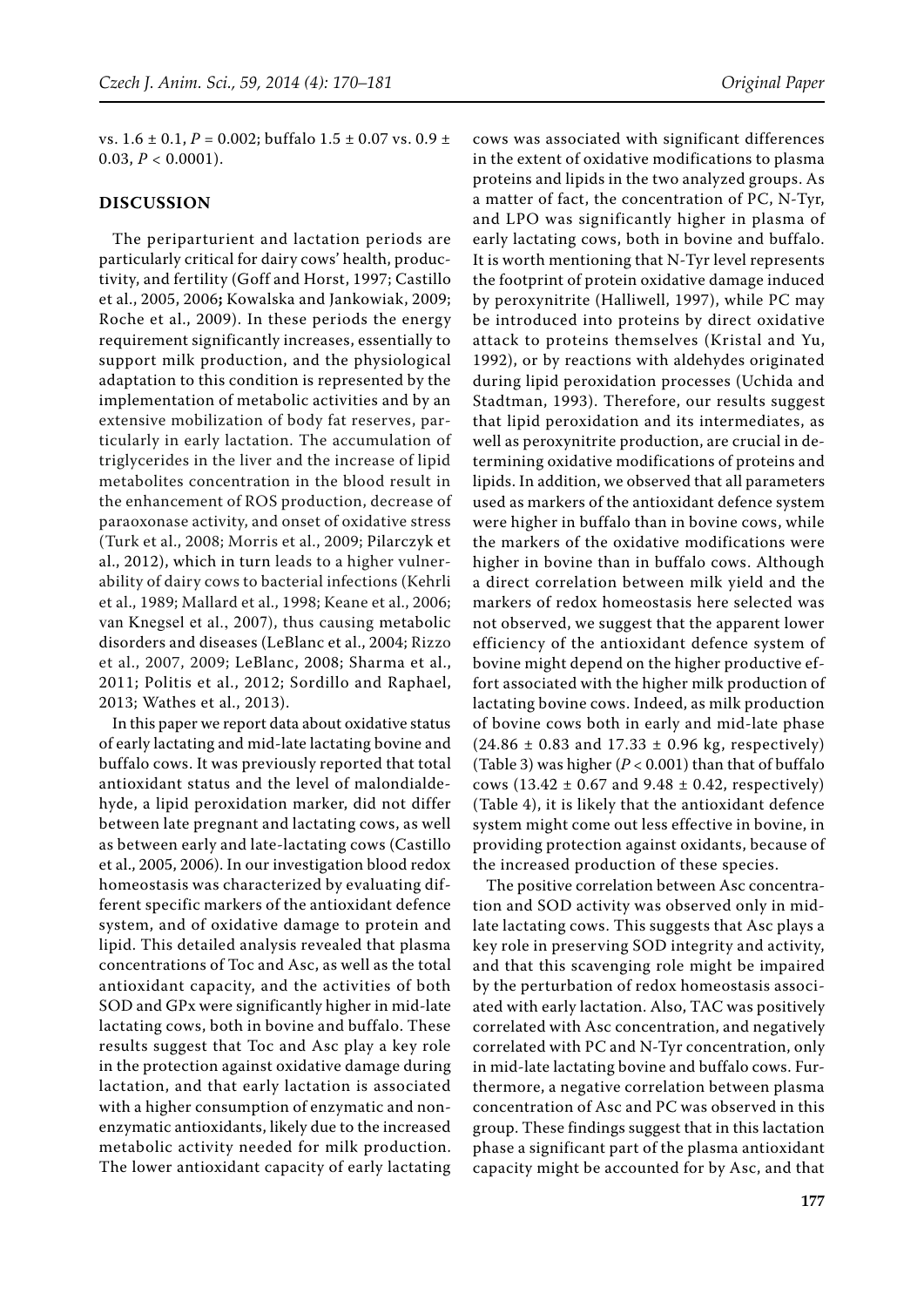circulating Asc plays a major role in preventing protein oxidative modifications induced by carbonyls production, as previously reported for humans (Krajčovičová-Kudláčková et al., 2006). As no correlation between Asc concentration and PC level was observed in early lactating cows, we hypothesize that Asc scavenging effect is impaired in the early lactating phase, likely due to the increased ROS production. Asc is a well known scavenger of peroxynitrite, and SOD catalyzes the dismutation of the superoxide radical anion to hydrogen peroxide (Beckman and Koppenol, 1996; Halliwell and Gutteridge, 2000). The protective role of Asc and SOD against N-Tyr production, expressed by the negative correlation between Asc and N-Tyr concentration, and between SOD activity and N-Tyr concentration, was observed only in mid-late lactating cows. These findings strongly suggest that the increased metabolic activity, associated with early lactation, negatively affects blood redox homeostasis, and interferes with the protective role of SOD and Asc against peroxynitrite production and damage to protein, both in bovine and buffalo cows. On the basis of our results we suggest that changes of plasma levels of these antioxidant defence system markers might be correlated with the extent of metabolic activity, and that the alteration of blood redox balance effectively reflects physiological changes associated with lactation. The increased interest in the role of oxidative stress in physiological and pathological processes has amplified, in the recent years, the need of obtaining specific and reliable indices of oxidative status essentially for comparing results of the different studies carried out in veterinary medicine (Celi, 2011**;** Abuelo et al., 2013 a, b; Po et al., 2013). As TAC was positively correlated with Asc concentration and negatively correlated with both PC and N-Tyr level, we calculated the (PC + N-Tyr)/TAC ratio multiplied by 100, and we used this value as a protein Oxidative stress index (p-OS). This parameter was significantly higher in early lactating cows, thus demonstrating that the higher amount of protein oxidative modifications, caused by peroxynitrite production or by peroxidative processes, found in plasma of early lactating cows, depends on the lower blood antioxidant capacity during this lactation phase. On the basis of our results we suggest p-OS index as possibly useful for the combined quantification of the extent of different kinds of protein oxidative damage taking into account the whole antioxidant status, as described by plasma TAC and Asc concentration. Further, as LPO concentration was negatively correlated with GPx activity, but not with the other markers of the antioxidant defence system, in both bovine and buffalo, we calculated the LPO/GPx ratio, multiplied by 100, and we used it as lipid Oxidative stress index (l-OS). This index was significantly higher in early lactating than in mid-late lactating cows, thus suggesting that the higher amount of lipid hydroperoxides found in plasma of early lactating cows is essentially due to reduced levels and/or activity of glutathione peroxidase, which, in turn, reflects the impairment of the enzymatic antioxidant defence system during early lactation. Therefore, we propose l-OS as a possible standard parameter for evaluating the extent of lipid oxidative damage taking into account the status of enzymatic antioxidant defences. Although further studies are required to validate the use of these indices also for describing physiological changes depending on housing and/or management practices in dairy farms, we believe that p-OS and l-OS might be used as objective indices of the physiological oxidative status in early and mid-late lactation.

*Acknowledgements.* The authors have no conflict of interests to declare.

## **REFERENCES**

- Abuelo A., Hernández J., Benedito J.L., Castillo C. (2013a): Oxidative stress index (OSi) as a new tool to assess redox status in dairy cattle during the transition period. Animal, 7, 1374–1378.
- Abuelo A., Pérez-Santos M., Hernández J., Castillo C. (2013b): Effect of colostrum redox balance on the oxidative status of calves during the first 3 months of life and the relationship with passive immune acquisition. The Veterinary Journal, 199, 295–299.
- Allison R.D., Laven R.A. (2000): Effect of vitamin E supplementation on the health and fertility of dairy cows: a review. Veterinary Record, 147, 703–708.
- Beckman J.S., Koppenol W.H. (1996): Nitric oxide, superoxide, and peroxynitrite: the good, the bad, and the ugly. American Journal of Physiology, 271, C1424–C1437.
- Bernabucci U., Ronchi B., Lacetera N., Nardone A. (2002): Markers of oxidative status in plasma and erythrocytes of transition dairy cows during hot season. Journal of Dairy Science, 85, 2173–2179.
- Bernabucci U., Ronchi B., Lacetera N., Nardone A. (2005): Influence of body condition score on relationships be-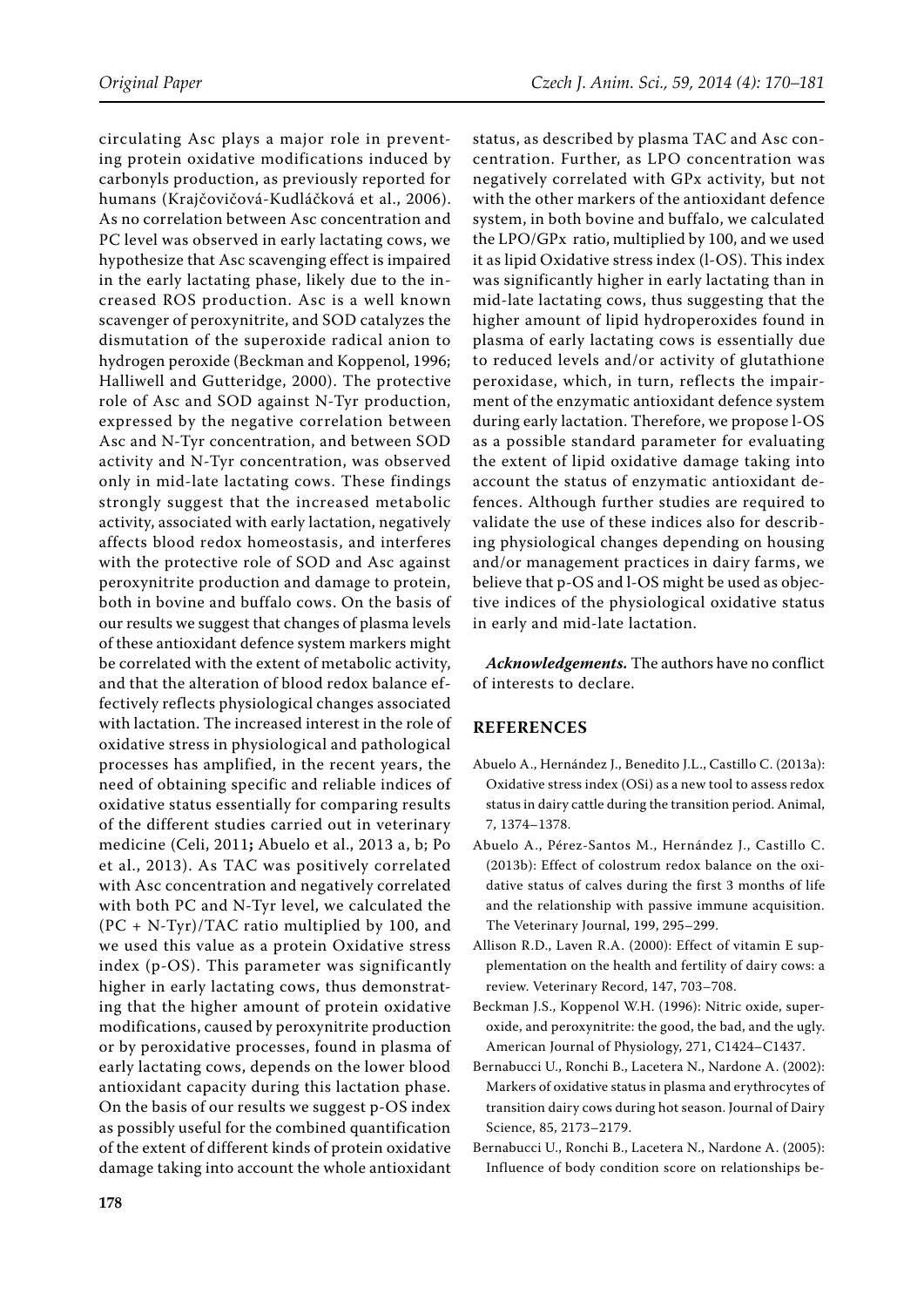tween metabolic status and oxidative stress in periparturient dairy cows. Journal of Dairy Science, 88, 2017–2026.

- Buss H., Chan T.P., Sluis K.B., Domigan N.M., Winterbourn C.C. (1997): Protein carbonyl measurement by a sensitive ELISA method. Free Radical Biology and Medicine, 23, 361–366.
- Cadenas E., Davies K.J. (2000): Mitochondrial free radical generation, oxidative stress, and aging. Free Radical Biology and Medicine, 29, 222–230.
- Campbell M.H., Miller J.K. (1998): Effect of supplemental dietary vitamin E and zinc on reproductive performance of dairy cows and heifers fed excess iron. Journal of Dairy Science, 81, 2693–2699.
- Castillo C., Hernández J., López Alonso M., Miranda M., Benedito J.L. (2003): Values of plasma lipid hydroperoxides and total antioxidant status in healthy dairy cows: preliminary observations. Archiv fur Tierzucht, 46, 227–233.
- Castillo C., Hernández J., Bravo A., López Alonso M., Pereira V., Benedito J.L. (2005): Oxidative status during late pregnancy and early lactation in dairy cows. The Veterinary Journal, 169, 286–292.
- Castillo C., Hernández J., Valverde I., Pereira V., Sotillo J., López Alonso M., Benedito J.L. (2006): Plasma malonaldehyde (MDA) and total antioxidant status (TAS) during lactation in dairy cows. Research in Veterinary Science, 80, 133–139.
- Castillo C., Hernández J., García Vaquero M., López Alonso M., Pereira V., Miranda M., Blanco I., Benedito J.L. (2012): Effect of moderate Cu supplementation on serum metabolites, enzymes and redox state in feedlot calves. Research in Veterinary Science, 93, 269–274.
- Celi P. (2011): Biomarkers of oxidative stress in ruminant medicine. Immunopharmacology and Immunotoxicology, 33, 233–240.
- Contreras G.A., Sordillo L.M. (2011): Lipid mobilization and inflammatory responses during the transition period of dairy cows. Comparative Immunology, Microbiology and Infectious Diseases, 34, 281–289.
- Davies K.J.A. (2000): Oxidative stress, antioxidant defences, and damage removal, repair and replacement systems. IUBMB Life, 50, 279–289.
- Ghiselli A., Serafini M., Natella F., Scaccini C. (2000): Total antioxidant capacity as a tool to assess redox status: critical view and experimental data. Free Radical Biology and Medicine, 29, 1106–1114.
- Goff J.P., Horst R.L. (1997): Physiological changes at parturition and their relationship to metabolic disorders. Journal of Dairy Science, 80, 1260–1268.
- Gröhn Y.T., Erb H.N., McCulloch C.E., Saloniemi H.S. (1989): Epidemiology of metabolic disorders of dairy cattle: association among host characteristics, disease, and production. Journal of Dairy Science, 72, 1876–1885.
- Halliwell B. (1997): What nitrates tyrosine? Is nitrotyrosine specific as a biomarker of peroxynitrite formation *in vivo*? FEBS Letters, 411, 157–160.
- Halliwell B., Gutteridge J.M.C. (2000): Free radicals, other reactive species and disease. In: Halliwell B., Gutteridge J.M.C. (eds): Free Radicals in Biology and Medicine. Oxford University Press, Oxford, UK, 617–783.
- Jarrige R. (ed.) (1988): Alimentation des bovins, ovins et caprins. Institute Nacionale de la Recherche Agronomique (INRA), Paris, France.
- Kankofer M. (2002): Placental release/retention in cows and its relation to peroxidative damage of macromolecules. Reproduction in Domestic Animals, 37, 27–30.
- Kankofer M., Albera E., Feldman M., Gundling N., Hoedemaker M. (2010): Comparison of antioxidative/oxidative profiles in blood plasma of cows with and without retained fetal placental membranes. Theriogenology, 74, 1385–1395.
- Keane C.J., Hanlon A.J., Roche J.F., Burton J.L., Mee J.F., O'Doherty J.V., Sweeney T. (2006): Short communication: A potential phenotype in neutrophils of cows milked once daily in early lactation. Journal of Dairy Science, 89, 1024–1027.
- Kehrli Jr. M.E., Nonnecke B.J., Roth J.A. (1989): Alterations in bovine neutrophil function during the periparturient period. American Journal of Veterinary Research, 50, 207–214.
- Kowalska J., Jankowiak D. (2009): Changes of reductionoxidation balance in pregnant ruminants. Postepy Biochemii, 55, 323–328.
- Krajčovičová-Kudláčková M., Dušinská M., Valachovičová M., Blažíček P., Pauková V. (2006): Products of DNA, protein and lipid oxidative damage in relation to vitamin C plasma concentration. Physiological Research, 55, 227–231.
- Kristal B.S., Yu B.P. (1992): An emerging hypothesis: synergistic induction of aging by free radicals and Maillard reactions. Journal of Gerontology, 47, B107–B114.
- Lacetera N., Scalia D., Franci O., Bernabucci U., Ronchi B., Nardone A. (2004): Short communication: Effects of nonesterified fatty acids on lymphocyte function in dairy heifers. Journal of Dairy Science, 87, 1012–1014.
- LeBlanc S.J. (2008): Postpartum uterine disease and dairy herd reproductive performance: a review. The Veterinary Journal, 176, 102–114.
- LeBlanc S.J., Herdt T.H., Seymour W.M., Duffield T.F., Leslie K.E. (2004): Peripartum serum vitamin E, retinol, and beta-carotene in dairy cattle and their associations with disease. Journal of Dairy Science, 87, 609–619.
- Lomba F. (1996): Influence of dietary cation-anion and oxidative-antioxidants balances on diseases occurring around parturition in the dairy cows. Annales de Médecine Vétérinaire, 140, 109–122.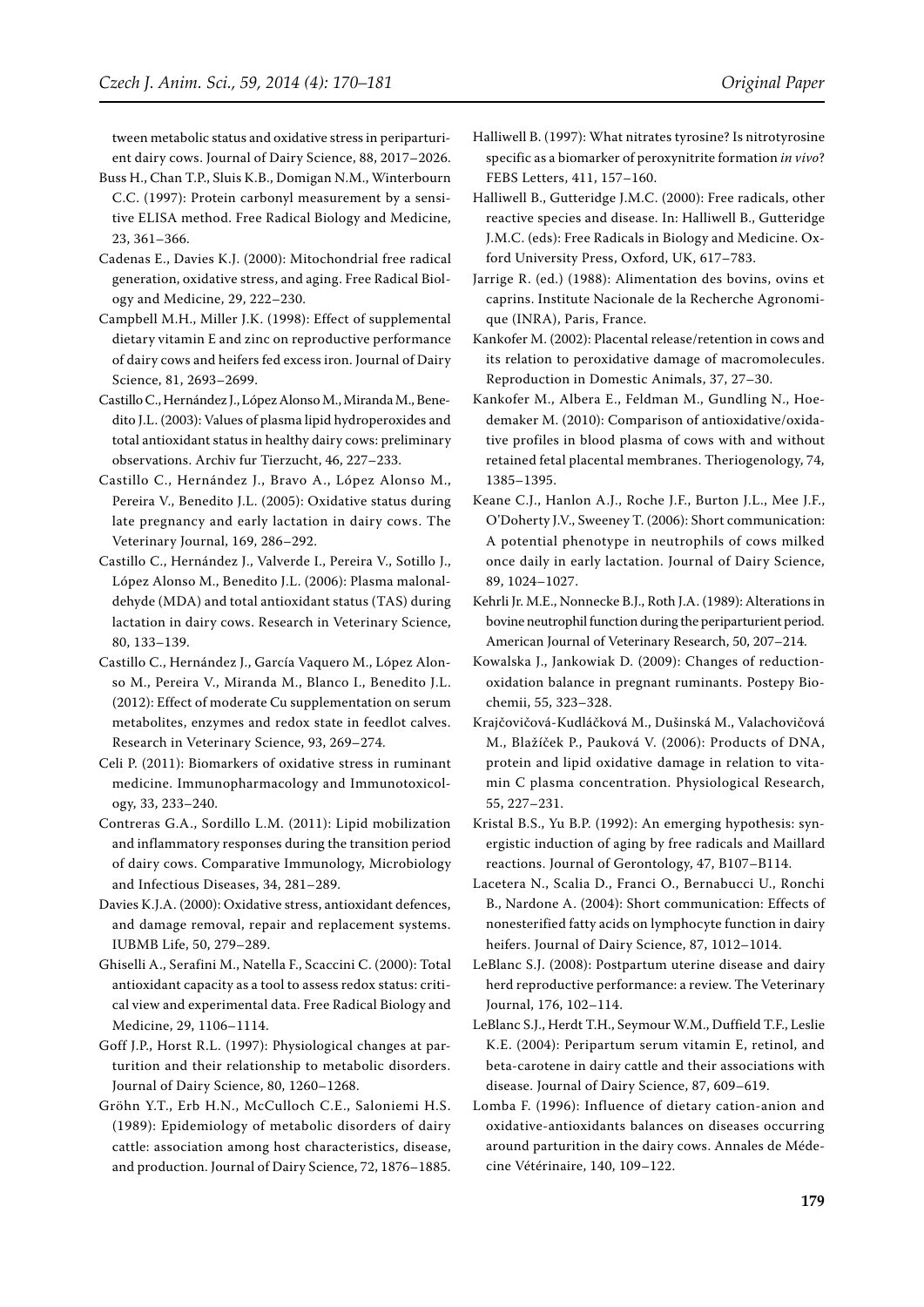- Lykkesfeldt J., Svendsen O. (2007): Oxidants and antioxidants in disease: oxidative stress in farm animals. The Veterinary Journal, 173, 502–511.
- Mallard B.A., Dekkers J.C., Ireland M.J., Leslie K.E., Sharif S., Vankampen C.L., Wagter L., Wilkie B.N. (1998): Alteration in immune responsiveness during the peripartum period and its ramification on dairy cow and calf health. Journal of Dairy Science, 81, 585–595.
- Miller J.K., Brzezinska-Slebodzinska E., Madsen F.C. (1993a): Oxidative stress, antioxidants, and animal function. Journal of Dairy Science, 76, 2812–2823.
- Miller N.J., Rice-Evans C.A., Davies M.J., Gopinathan V., Milner A. (1993b): A novel method for measuring antioxidant capacity and its application to monitoring the antioxidant status in premature neonates. Clinical Science, 84, 407–412.
- Morris D.G., Waters S.M., McCarthy S.D., Patton J., Earley B., Fitzpatrick R., Murphy J.J., Diskin M.G., Kenny D.A., Brass A., Wathes D.C. (2009): Pleiotropic effects of negative energy balance in the postpartum dairy cow on splenic gene expression: repercussions for innate and adaptive immunity. Physiological Genomics, 39, 28–37.
- Pilarczyk B., Jankowiak D., Tomza-Marciniak A., Pilarczyk R., Sablik P., Drozd R., Tylkowska A., Skólmowska M. (2012): Selenium concentration and glutathione peroxidase (GSH-Px) activity in serum of cows at different stages of lactation. Biological Trace Element Research, 147, 91–96.
- Po E., Williams C., Muscatello G., Celi P. (2013): Assessment of oxidative stress biomarkers in exhaled breath condensate and blood of Thoroughbred foals. The Veterinary Journal, 196, 269–271.
- Politis I., Theodorou G., Lampidonis A.D., Kominakis A., Baldi A. (2012): Short communication: Oxidative status and incidence of mastitis relative to blood α–tocopherol concentrations in the postpartum period in dairy cows. Journal of Dairy Science, 95, 7331–7335.
- Ranjan R., Swarup D., Naresh R., Patra R.C. (2005): Enhanced erythrocytic lipid peroxides and reduced plasma ascorbic acid, and alteration in blood trace elements level in dairy cows with mastitis. Veterinary Research Communications, 29, 27–34.
- Rizzo A., Minoia G., Trisolini C., Manca R., Sciorsci R.L. (2007): Concentrations of free radicals and beta-endorphins in repeat breeder cows. Animal Reproduction Science, 100, 257–263.
- Rizzo A., Minoia G., Trisolini C., Mutinati M., Spedicato M., Jirillo F., Sciorsci R.L. (2009): Reactive Oxygen Species (ROS): involvement in bovine follicular cyst etiopathogenesis. Immunopharmacology and Immunotoxicology, 31, 631–635.
- Roche J.R., Friggens N.C., Kay J.K., Fisher M.W., Stafford K.J., Berry D.P. (2009): Invited review: Body condition score and

its association with dairy cow productivity, health, and welfare. Journal of Dairy Science, 92, 5769–5801.

- Salman S., Khol-Parisini A., Schafft H., Lahrssen-Wiederholt M., Hulan H.W., Dinse D., Zentek J. (2009): The role of dietary selenium in bovine mammary gland health and immune function. Animal Health Research Review, 10, 21–34.
- Scalia D., Lacetera N., Bernabucci U., Demeyere K., Duchateau L., Burvenich C. (2006): *In vitro* effects of nonesterified fatty acids on bovine neutrophils oxidative burst and viability. Journal of Dairy Science, 89, 147–154.
- Schönfeld P., Wojtczak L. (2008): Fatty acids as modulators of the cellular production of reactive oxygen species. Free Radicals in Biology and Medicine, 45, 231–241.
- Sharma N., Singh N.K., Singh O., Pandey V., Verma P. (2011): Oxidative stress and antioxidant status during transition period in dairy cows. Asian-Australasian Journal of Animal Sciences, 24, 479–484.
- Sordillo L.M. (2005): Factors affecting mammary gland immunity and mastitis susceptibility. Livestock Production Science, 98, 89–99.
- Sordillo L.M., Aitken S.L. (2009): Impact of oxidative stress on the health and immune function of dairy cattle. Veterinary Immunology and Immunopathology, 128, 104–109.
- Sordillo L.M., Raphael W. (2013): Significance of metabolic stress, lipid mobilization, and inflammation on transition cow disorders. The Veterinary Clinics of North America: Food Animal Practice, 29, 267–278.
- Spagnuolo M.S., Cigliano L., Balestrieri M., Porta A., Abrescia P. (2001): Synthesis of ascorbate and urate in the ovary of water buffalo. Free Radicals Research, 35, 233–243.
- Spagnuolo M.S., Cigliano L., Sarubbi F., Polimeno F., Ferrara L., Bertoni G., Abrescia P. (2003): The accumulation of alpha-tocopherol and retinol in the milk of water buffalo is correlated with the plasma levels of triiodothyronine. Biofactors, 19, 197–209.
- Spagnuolo M.S., Sarubbi F., Rossetti C., Grazioli G., Di Meo G.P., Iannuzzi L. (2011): Effect of dioxin exposure on several indices of blood redox status in lactating buffalo cows. Journal of Dairy Research, 4, 1–6.
- Turk R., Juretić D., Gereš D., Svetina A., Turk N., Flegar-Meštrić Z. (2008): Influence of oxidative stress and metabolic adaptation on PON1 activity and MDA level in transition dairy cows. Animal Reproduction Science, 108, 98–106.
- Uchida K., Stadtman E.R. (1993): Covalent attachment of 4-hydroxynonenal to glyceraldehyde-3-phosphate dehydrogenase. A possible involvement of intra- and intermolecular cross-linking reaction. Journal of Biological Chemistry, 268, 6388–6393.
- Valko M., Leibfritz D., Moncol J., Cronin M.T.D, Mazur M., Telser J. (2007): Free radicals and antioxidants in normal